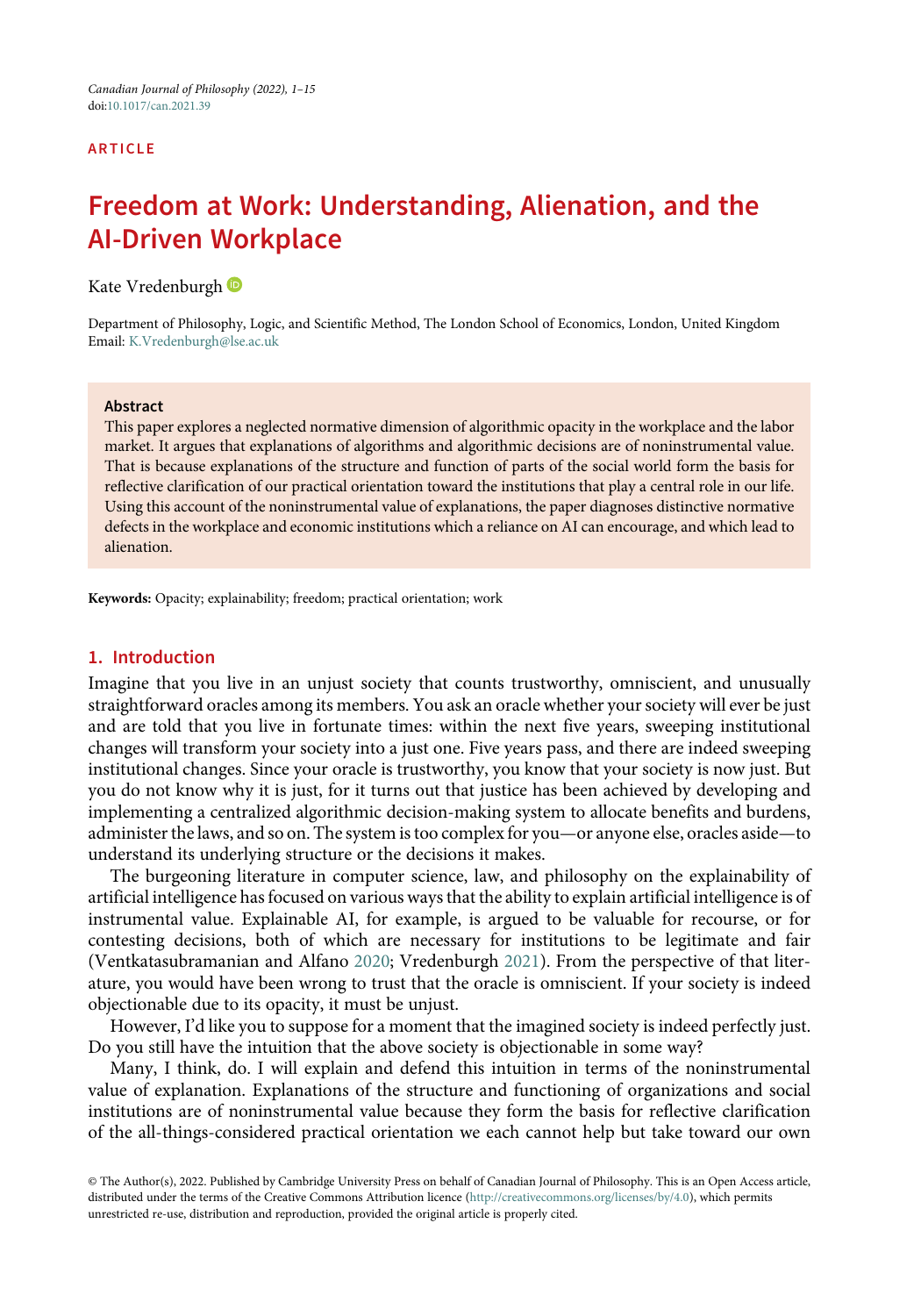social world.<sup>[1](#page-1-0)</sup> A practical orientation may range from affirmation or identification with the social world to rejection or opposition; from tacit or inchoate to reflectively articulated; it may take as its object not just the social world as a whole, but also particular institutions within it; and, crucially, it is the sort of attitude for which there is a right kind of reason. The normative character of the social world is what makes ways of relating to it appropriate.

Since taking the proper practical orientation toward the social world requires understanding its normative character, it requires normative explanation. Possession of these explanations is not an instrument by which we orient ourselves to the social world, but part of what such orientation consists in.

This paper focuses on the value of normative explanation in the workplace, a domain in which the transparency of institutional structure and functioning has not received as much attention as, say, the political sphere. But I take it to be worth focusing on not only on philosophical grounds, but also because of the ways in which recent technological developments are, dramatically and sometimes uniquely, making work unexplainable.

[Section 2](#page-1-1) introduces the major conceptual machinery used in the paper, that of a practical orientation, and explains its relationship to social freedom and alienation. [Section 3](#page-3-0) argues that explanations of the structure and function of workplaces and economies that rely on AI for decision-making are of noninstrumental value. [Sections 4](#page-5-0) through [6](#page-5-0) argue that economic institutions and workplaces that use AI for decision-making are particularly vulnerable to undermining social freedom by limiting normative explanations. [Section 4](#page-5-0) examines one mechanism that limits normative explanation, technical opacity. I argue that technical opacity does not pose the largest threat to the availability of normative explanations in the workplace and economic institutions. Instead, mechanisms of worker isolation ([section 5](#page-8-0)) and control [\(section 6\)](#page-10-0), which have been expanded and transformed by AI, pose a greater threat.

# <span id="page-1-1"></span>2. Practical orientation

Why think that a society that is just is normatively lacking? A way into this thought is through Rawls's concept of a well-ordered society, particularly the requirement of publicity (Rawls [2000](#page-14-2)). Exercises of coercive power violate individuals' autonomy unless they can endorse a government as legitimate. However, given facts about reasonable pluralism, the government must be justified in public terms, and society must be regulated over time by public conception of justice, if such a government is to respect individual autonomy (Schouten [2019\)](#page-14-3).

Rawls' requirement of publicity is rooted in a tradition of political philosophy that goes back at least to Hegel. In this paper, I will be concerned with Hegel's concept of social freedom—or being reconciled with one's social world. To be reconciled with one's social world is, for Hegel, to be at home in it—to be no longer alienated from society or oneself, but instead to see one's social world as worthy of endorsement (Hardimon [1994](#page-13-0)). Social freedom has both a subjective and an objective component. The objective component of social freedom is whether one's institutions secure the conditions of freedom for all. For Hegel, these conditions center around self-determination and self-realization. But it is Hegel's account of subjective social freedom, not his substantive account of objective social freedom, that is central to the arguments of this paper.

I take on board Hegel's thought that one must also experience one's actions as free in order to be fully free. Experiencing one's actions as free has two aspects. First, one must experience them as selfdetermined. For action to be self-determined within the coercive and constraining institutions of

<span id="page-1-0"></span><sup>&</sup>lt;sup>1</sup>Following Korsgaard [\(1983\)](#page-14-4), I distinguish between final, or noninstrumental, and instrumental goods. Normative explanations of one's social world and the understanding they engender are valuable for their own sake, or finally valuable. But they are not valuable "in and of themselves"; they get their value from the value of relating to one's social world in a certain way, given that one lives in society with a sufficiently complex economy. I will use noninstrumental because the term may be more familiar to readers.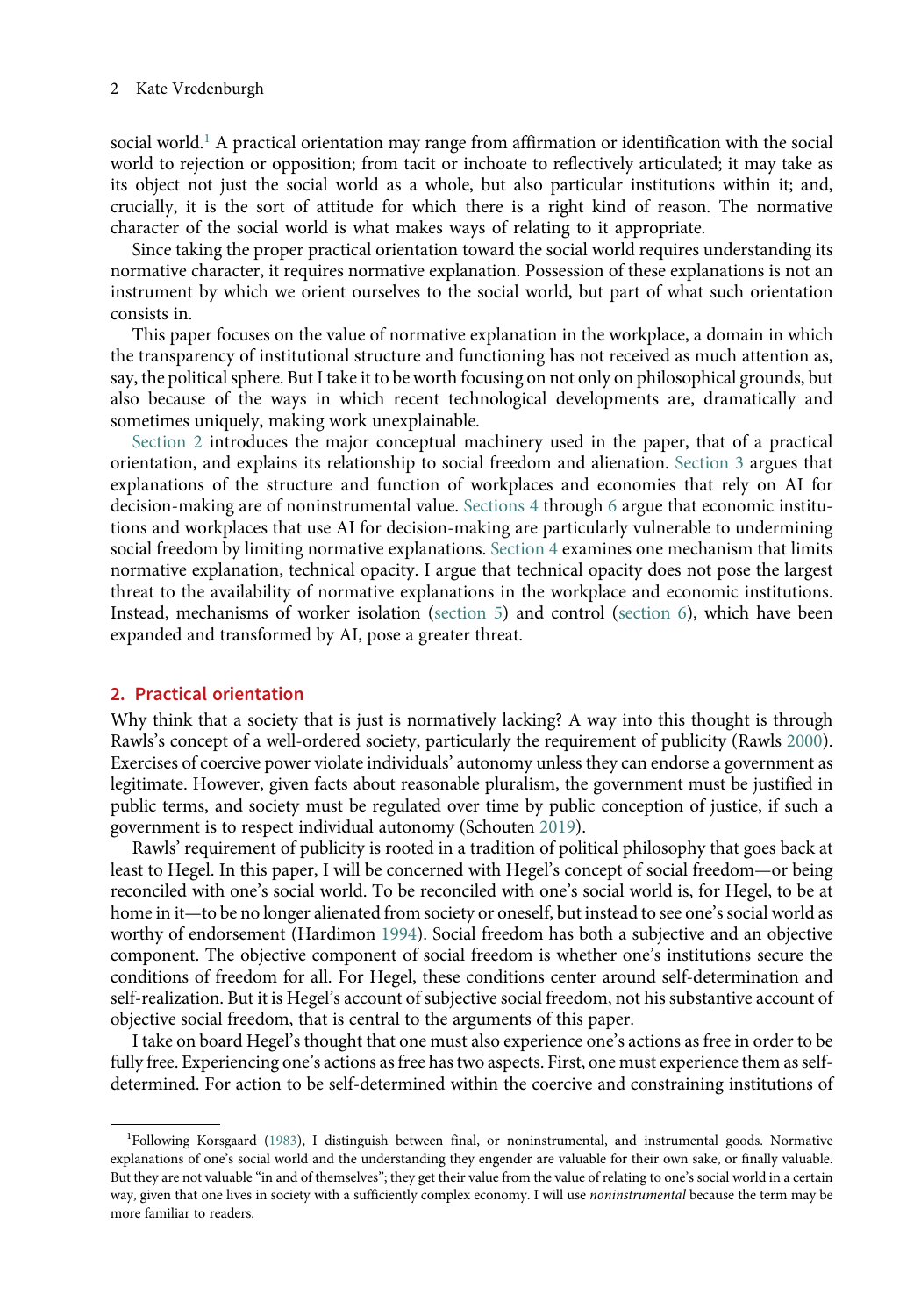modern society, and experienced as such, one must be able to appropriately identify with and affirm the roles one is required to play by those institutions. Second, one must experience the social world as conducive to my practical agency, or self-realization.[2](#page-2-0)

Thus, it is a mark of freedom to be able to identify with and affirm the institutions that shape the contours of your life. However, you may not be so fortunate as to live under institutions that merit identification and affirmation. In such conditions, it is itself an important kind of freedom simply to have an accurate *practical orientation* to your social world, whatever its valence—that is, an orientation that is fitting to the actual normative character of the social world. The intuition here resembles the thought that if someone is pretending to be your friend for personal gain but, in truth, does not care about you, it is better to know this and adjust your attitude toward the relationship accordingly, than to be in a pleasurable state of deception.

A practical orientation is a reflective attitude whose object is the major determinants of the structure and normative character of one's social world, such as institutions, norms, and organizations.[3](#page-2-1) It is an attitude for which there can be the right kind of reason, namely, whether one's social world has the normative character that one takes it to have. An educational system designed to promote equality of opportunity, for example, licenses attitudes such as endorsement from its teachers, whereas one whose function is to uphold unjust class structures licenses attitudes such as rejection and opposition. More generally, in a society that secures the conditions of justice and individual freedom, a practical orientation of affirmation and identification is appropriate, as we saw above. In unjust and unfree societies, a wider range of attitudes are called for. I will call a practical orientation appropriate when it successfully reflects the normative character of the social world.

For individuals to have an appropriate practical orientation toward their social world, they must understand its normative character, for at least two reasons. First, one's practical orientation is a reflective attitude toward one's social world, and it embodies deliberative autonomy in part by being based on accessible reasons rather than developed by luck or due to unreflective habituation. When one understands some phenomenon, one can articulate the reasons that facts of interest obtain (Zagzebski [2001\)](#page-14-5). Second, one's practical orientation guides action. To do so, the individual needs to understand her social world rather than know a set of disjointed facts about it. Understanding organizes information in some domain, allowing one to make inferences about new phenomena in that domain (Elgin [1996\)](#page-13-1). Without understanding, one's practical orientation will be an unreliable guide to action.

A practical orientation is also a practical attitude—it is an attitude that is aimed at realization in one's social world (Neuhouser [2000,](#page-14-6) 111). An orientation of indifference, for example, may lead an individual to unreflectively conform to the prevailing norms, whereas an attitude of rejection may lead to protesting or opting out of certain social arrangements. A practical orientation thus is not a purely theoretical attitude consisting only in a set of beliefs about the normative character of the social world. Rather, it consists in a way of relating to the social world in light of its normative character, one that often centers around how one relates to the social roles that make up that social world (Hardimon [1994](#page-13-0), 17). Thus, it can embody a species of practical freedom as well.

Societies in which individuals are not fully free are societies in which they are alienated. Individuals are alienated in part because their institutions do not guarantee the conditions for their freedom, even if they do not realize that they are living under such unfree conditions. Hegel

<span id="page-2-0"></span> $^2$ Thus, the subjective component of being at home is a sort of "satisfaction of the will" in virtue of which it represents a species of freedom (Neuhouser [2000,](#page-14-6) 111). It is the attitudinal recognition of one's state of positive freedom, i.e., "the enduring assurance that one inhabits a world whose basic framework makes it capable in principle of accommodating one's most fundamental practical ends" (111).

<span id="page-2-1"></span><sup>&</sup>lt;sup>3</sup>This paper assumes that possessing an appropriate practical orientation partly requires understanding the normative character of one's social world. This claim is compatible with the claim that the attitudes and actions that constitute an individual's practical orientation are deeply shaped by one's social world (Haslanger [2019](#page-13-2)).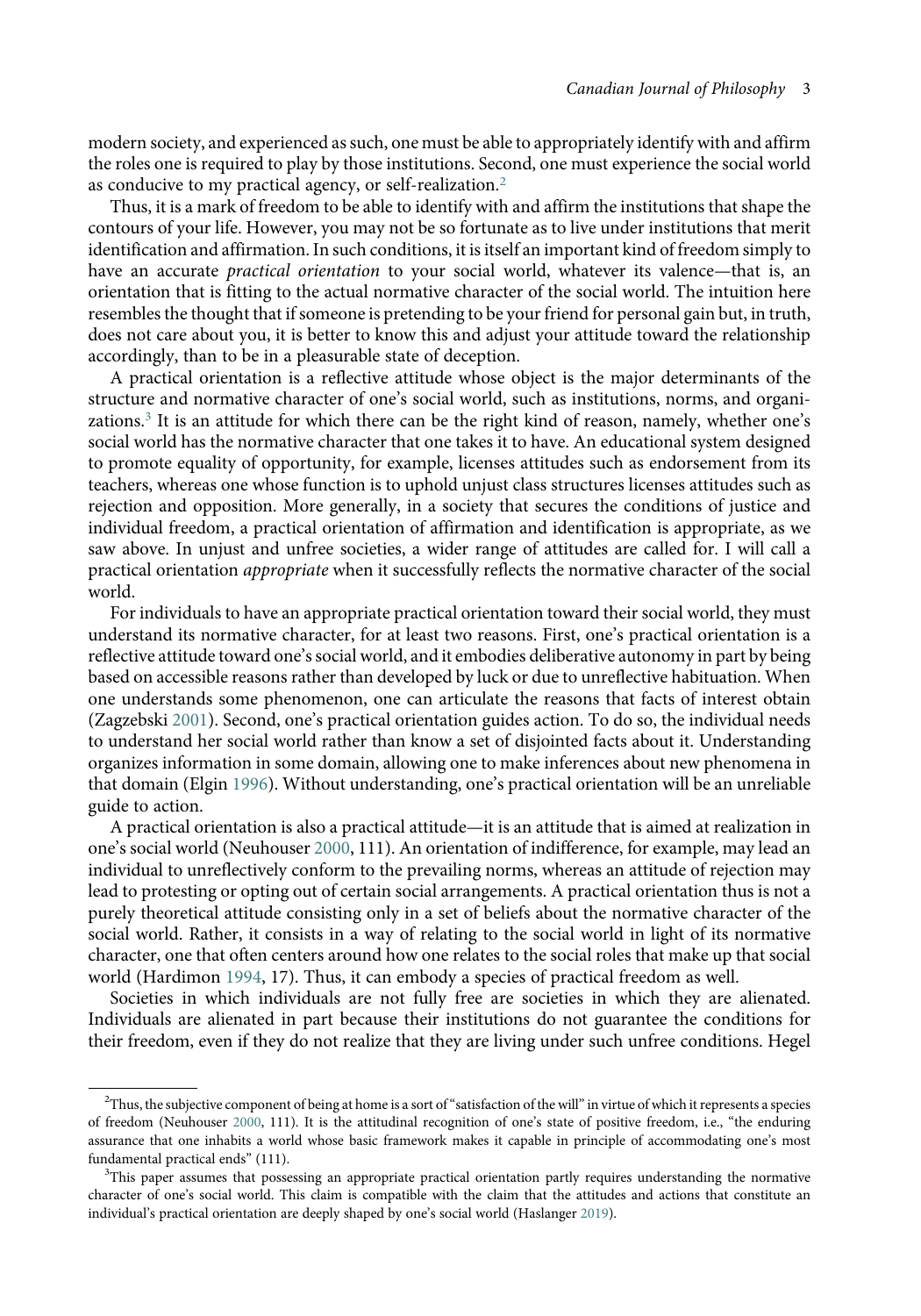calls this type of alienation "objective alienation" (Hardimon [1994,](#page-13-0) 119–21). What is more distinctive about Hegel's framework is the account of so-called subjective alienation. Individuals are also alienated when they are systematically prevented from grasping the normative character of their social world regardless of the content of its normative character. In other words, individuals are prevented from developing an appropriate practical orientation. It is this second type of alienation that is the focus of this paper.

# <span id="page-3-0"></span>3. A practical orientation at work

In this section, I argue that explanations of the structure and functioning of workplaces and economic institutions that use AI for decision-making are noninstrumentally valuable. While this paper is particularly interested in the noninstrumental value of explanations of workplaces that use AI, the arguments of this section apply to the workplace and economic institutions generally. The focus on AI is important because AI makes workplaces more vulnerable to limiting the normative explanations required to form an appropriate practical orientation, as we will see in [sections 4](#page-5-0) through [6.](#page-5-0)

Given the discussion of the previous section, one might be puzzled that the arguments below target explanation, not understanding. However, I assume a constitutive connection between normative explanation and understanding the normative character of one's social world. A normative explanation just is an explanation of a normative fact, partly in virtue of other normative facts. And, to understand the normative character of one's social world just is to grasp a correct normative explanation of its character. $4$  When grasped, such explanations constitute the requisite self-understanding by which we orient ourselves in the social world. If this assumption is correct, then phrasing the argument in terms of understanding rather than explanation does not make a difference.

Furthermore, I focus on explanations because I am interested in the normative defects that can arise when institutions use AI for decision-making. It would be too strong a moral requirement on institutions that they engender understanding in those subject to AI decisions: such institutions may violate an individual's personal prerogative to pursue projects in other domains, or be intolerably costly, given the different knowledge and cognitive capacities of individuals. However, it is a plausible moral target that everyone has access to the conditions that tend to enable them to develop an appropriate practical orientation toward their social world. And, one such condition is the availability of normative explanations.

The argument for the noninstrumental value of normative explanations of one's workplace and economic institutions starts from the Hegelian commitment that understanding the structure and functioning of one's social world is noninstrumentally valuable because it allows one to form an appropriate practical orientation toward it. Political philosophers in the Hegelian tradition take the social world to be made up of society's basic institutions and the social norms and practices in those institutions (Hardimon [1994](#page-13-0)). However, in this paper, I take the social world to be made up of both the basic institutions of one's society and the local organizations and norms that structure one's political, economic, personal, and civic life. A practical orientation toward one's local context is often the means by which one forms a practical orientation toward one's social institutions. I learn about the justness of my society's educational institutions through attending school, and through my friend's experiences at school. However, my local context is not merely instrumentally useful; it partly constitutes my practical orientation to the educational system. This is because my practical orientation shapes and is shaped by my social role as a student, and social roles are both globally and

<span id="page-3-1"></span><sup>&</sup>lt;sup>4</sup>Strevens ([2013\)](#page-14-7) argues that scientific understanding is produced by grasping a correct scientific explanation.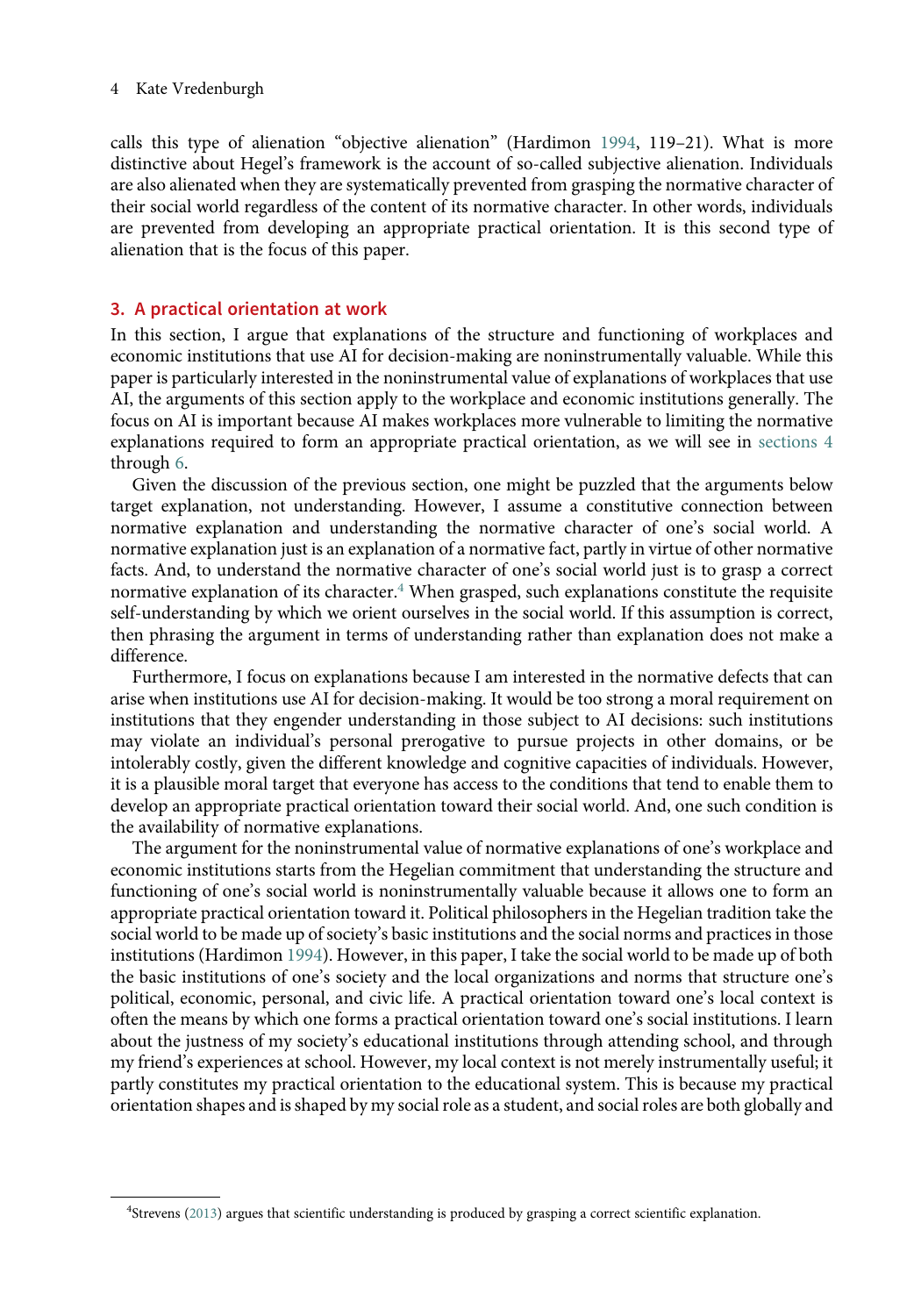locally defined.<sup>[5](#page-4-0)</sup> My school district may attribute certain rights and duties to the role of a teacher that are uncommon in my society or vice versa.

One's workplace and economic institutions are central to one's social world. Work is both time consuming and demanding: people spend a huge portion of their lives at work, and nearly all of the work one can do in modern societies is physically, emotionally, and intellectually demanding. But the workplace is also a site for many of the goods that people have reason to want (Gheaus and Herzog [2018\)](#page-13-3). To form an appropriate practical orientation toward one's workplace and economic institutions requires understanding whether they indeed provide the goods that people have reason to want, for themselves and for others. And, since AI increasingly determines the structure and functioning of workplaces and economic institutions, explanations of automated decision-making are noninstrumentally valuable.

To further understand the argument and its implications for societies that rely on AI in economic decision-making, we need to dig a bit deeper into why understanding—and thereby normative explanations—is necessary for an appropriate practical orientation. Understanding is necessary for epistemic reasons. It can be difficult to know whether one's social world lives up to the requirements of justice, freedom, and solidarity. That is particularly true of the modern economy, which is complex and contains much burdensome work. Often, workers are not in a good epistemic position to directly perceive the normative character of their economic system as well as their own work. This point is naturally supported by a Marxian account of capitalist economic production, where, because of how economic production is socially structured, the normative character of economic relations—e.g., that workers are exploited—is different from how they appear—e.g., that workers are fully compensated for their labor (Cohen [2001](#page-13-4)). Even if one does not follow Marx, however, there are good reasons to take economic institutions and workplaces to be opaque, and this opacity to ground the noninstrumental value of understanding them. Because of the division of labor, knowledge is distributed throughout an organization, preventing individuals from directly perceiving the normative character of their own work (Herzog [2018](#page-13-5)). And, even a workplace that is good for most can have work that is demanding, boring, or dangerous for some; thus, the perceptible nature of one's work can be unreliable evidence for the normative character of one's workplace. Market-based economic institutions are also opaque because they are complex: price signals, for example, aggregate information from heterogenous individuals so that individuals can act on that information without understanding the determinants of the price (Hayek [1948\)](#page-13-6). Since the normative character of one's workplace and economy is not often immediately apparent to workers, they require explanation-induced understanding.

Normative explanations are also required for practical reasons. In the economy and one's workplace, individuals act within socially circumscribed roles—teacher, supermarket clerk, police officer, working class, employed or not—that are both institutionally and locally defined. For individuals to play their role well, it is not enough for individuals to know what their social role requires of them; they need to understand the normative character of what they do and their institutions. That is because social roles do not completely specify what one ought to do in all the circumstances that one will face qua role occupier (Zheng [2018](#page-14-8)). In light of the underspecification, individuals ought to fill in those role obligations in a way that reflects their own moral understanding of how to occupy the role well (Cohen [1967](#page-13-7); Zheng [2018\)](#page-14-8). To do so, they ought to act from a practical orientation grounded in an understanding of their social world's normative character. Thus, having normative explanations of the structure and functioning of one's workplace and economic institutions is noninstrumentally valuable because they are constitutive of the practical orientation that allows one to play one's roles well.

<span id="page-4-0"></span> $51$  take social roles to be sets of predictive and normative expectations that apply to individuals in virtue of the relations they stand in with others and whose violations are backed by sanctions (Zheng [2018\)](#page-14-8).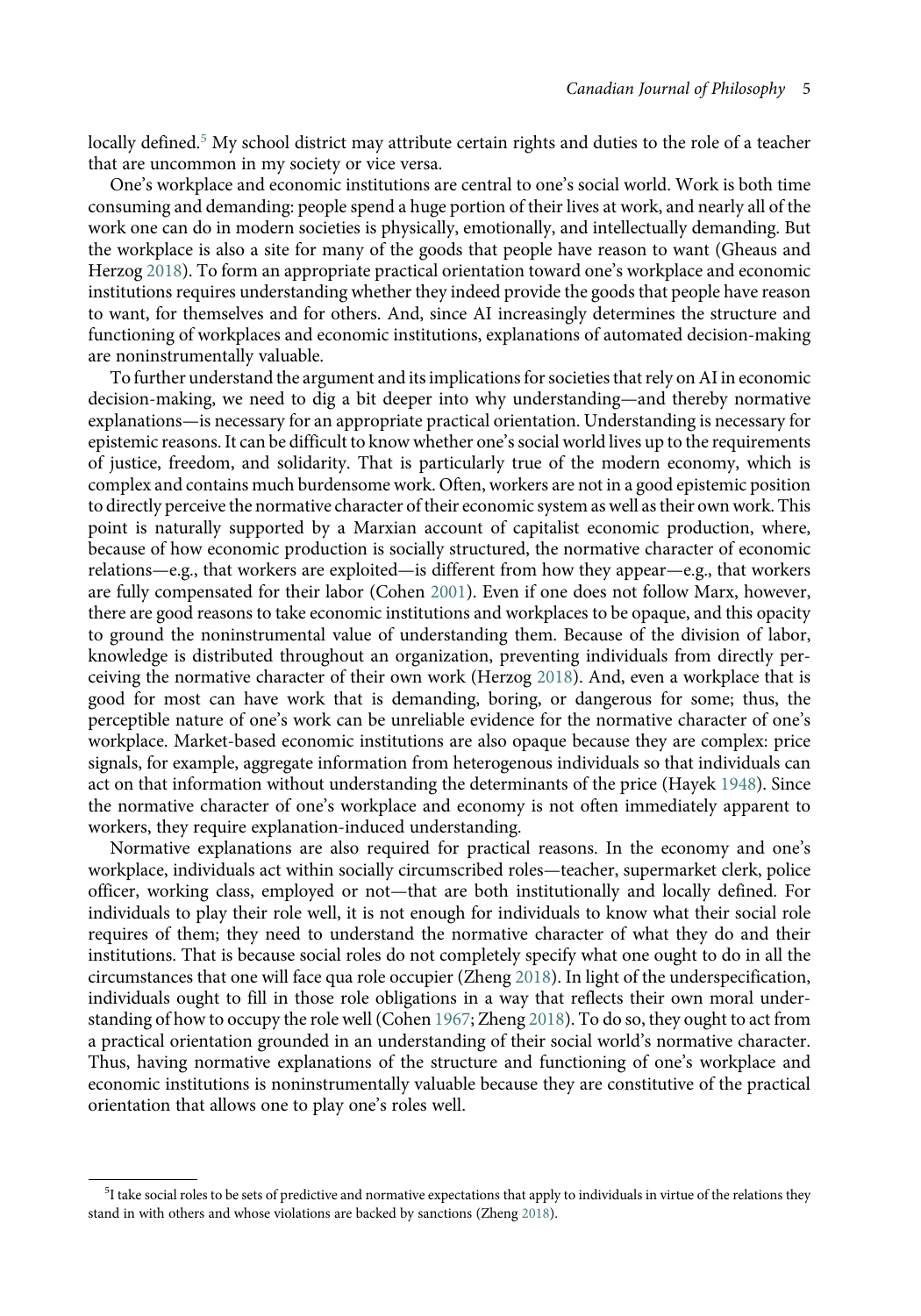We are now in a position to see what kinds of normative explanations of the structure and functioning of one's social world are noninstrumentally valuable constituents of an individual's practical orientation. Normative explanations do not merely tell people what practical orientation to adopt; after all, a practical orientation embodies a kind of deliberative and practical freedom. Instead, they put individuals in a better epistemic position to take a stance on the normative character of their social world, and to act out of that stance. Thus, normative explanations should explain the normative character of the social world in terms of how it is. And, to explain how the social world is just is to explain how parts of it function—e.g., what role they play in some larger system—and how it is structured—e.g., what positions and relations make up the part of the social world of interest (Haslanger [2020\)](#page-13-8).<sup>[6](#page-5-1)</sup> Such explanations enable individuals to reflect on the normative character of the social world because they better understand how it works.

Especially important are what I will call affirmative and undermining explanations. Suppose that members of your society are forced to spend much of their childhood in school. If you possess an affirmative normative explanation of that fact—one which explains why this fact makes the institution have a normative property you have reason to want—your student days will be lived more freely. The point is not that you are, in fact, free, because the state may legitimately mandate schooling, and understanding this allows you to understand the situation you are in. Nor is it (only) that you will feel less constrained. Understanding why it is good that children be made to spend so much time in school, and hence the point of being a student, allows you to relate to your school and educational system freely in your daily interactions with others. For example, it enables you to fill out the indeterminate role of student in a context-specific way, and to take meaning from it that you otherwise could not.

Of course, some economic arrangements are not endorsable. In such cases, individuals ought to take a practical orientation toward those arrangements that is rooted in an *undermining* explanation. For example, if mandatory schooling ought to advance substantive equality of opportunity, then understanding how the quality of education in a society depends on the race and class of the student, together with the role of education in social reproduction, will guide individuals in settling on what attitude to take toward the educational system. Such undermining explanations are especially important in unjust societies in which the injustice is hidden. Indeed, unjust institutions are often stable because they obscure the injustice of their functioning, especially through dominant group practices of perpetuating ignorance (Cohen [2001](#page-13-4); Mills [2017\)](#page-14-9). In such cases, a normative explanation may undermine an institution by revealing its function. Such explanations may contradict the widespread beliefs and cognitive habits of many who live under such institutions and are necessary to reveal injustice.

This section has defended the claim that normative explanations of the structure and functioning of one's workplace and economic institutions are noninstrumentally valuable. We will now turn to the topic of how AI makes the modern workplace more vulnerable to systematically limiting the availability of the normative explanations that individuals need to develop a practical orientation toward their workplace and economic institutions. The next three sections examine three different sources of opacity: technical [\(section 4\)](#page-5-0), worker isolation [\(section 5\)](#page-8-0), and managerial control ([section 6](#page-10-0)).

## <span id="page-5-0"></span>4. Alienation and opacity: Technical opacity

The first mechanism by which workplaces become opaque to workers is *technical opacity*. Technical opacity has received the most attention in philosophy (Creel [2020;](#page-13-9) Zerilli et al. [2019\)](#page-14-10), computer

<span id="page-5-1"></span><sup>6</sup> This claim is compatible with both an ontological grounding—the social world is made up of social structures that do not reduce to individuals and their interactions—or an epistemic one—the social world is only made up of individuals and their interactions, but it is easier to understand the large-scale coordination of individual actions by studying the structure and function of workplaces and institutions.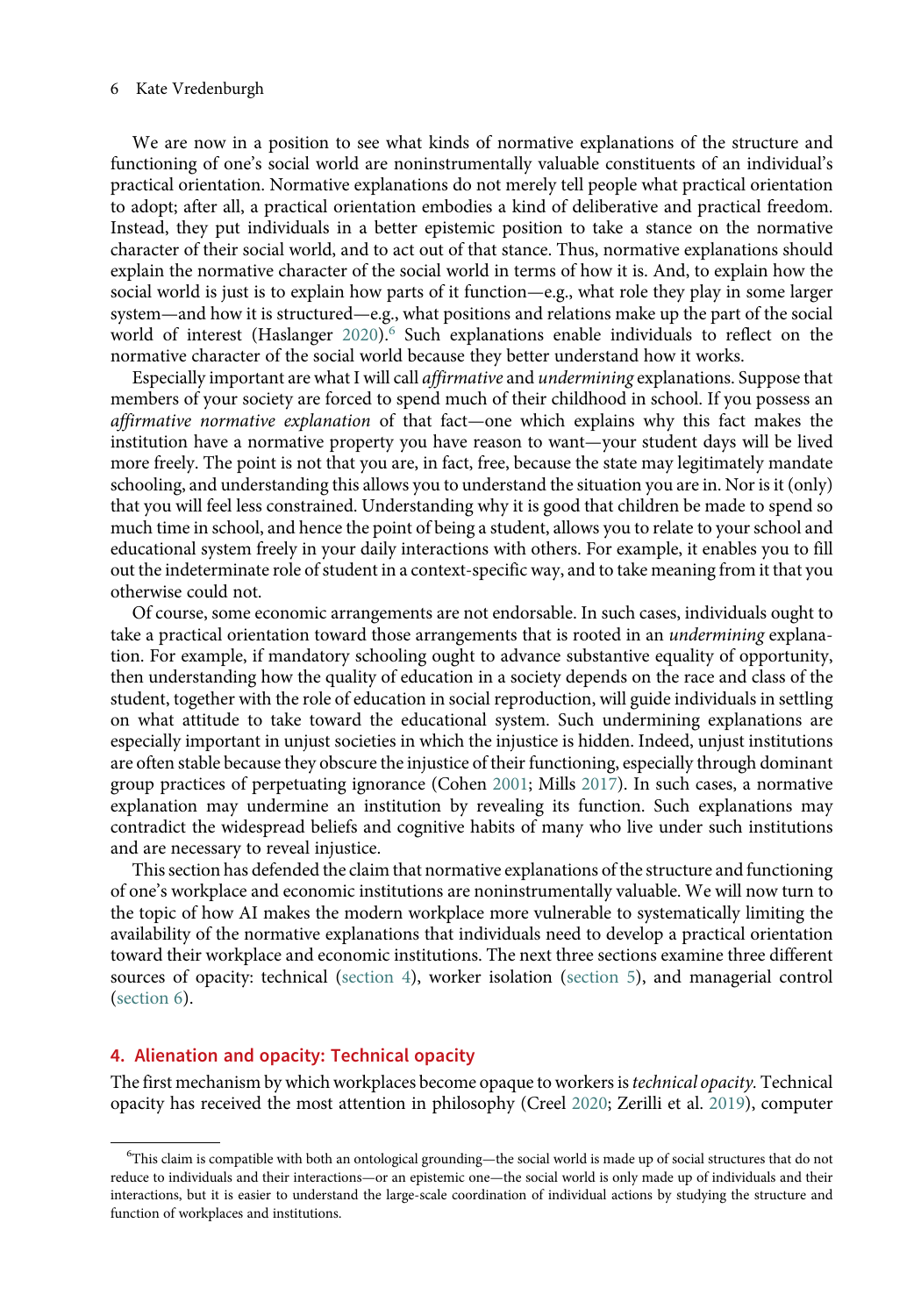science (Doshi-Velez and Kim [2017](#page-13-10)), and the law (Barocas and Selbst [2018\)](#page-13-11). Some algorithmic systems are opaque to interested parties because the data and trained model are kept secret, backed by trade secrecy protections, or because the interested parties do not have the relevant technical expertise (Burrell [2016\)](#page-13-12). However, the concern about technical opacity is a concern about in principle explainability, i.e., that, in principle, some algorithmic outputs cannot be explained in a way that would be understandable to even an expert.<sup>[7](#page-6-0)</sup> Opaque algorithms thus seem to pose a devastating threat to the ability of individuals to understand their workplace, and, thus, to develop an appropriate practical orientation toward it.

This thought requires some unpacking, beginning with the properties of algorithms that make them opaque. Many of these opaque algorithms are developed using techniques from machine learning. Machine learning utilizes vast data sets to find surprising correlations that are used to tackle complex problems. Consider the problem of spam filtering. Email users are often—but not always!—good at recognizing spam, but they would be hard pressed to articulate a rule to reliably classify spam. To tackle this problem, machine-learning methods can be used to construct models with thousands of variables, often connected by a complicated, nonlinear function. The complexity of the resulting models makes them effective at filtering spam, but also extremely difficult for human beings to understand given our cognitive limitations.

Complexity, of course, is not always a barrier to understanding. The natural world is undeniably complex, yet the sciences have developed methodologies for the discovery of its laws and causal structure. However, there are at least two techniques that are central to understanding the natural world but look to be unavailable in the case of complex algorithms. Scientists construct simplified models by idealizing—e.g., deliberating introducing false statements about a target system—and abstracting—e.g., omitting certain properties of a system. Idealizing and abstracting allow scientists to simplify models by reducing the number of variables. They can thereby highlight the important explanatory relationships in a system, which are often causal.<sup>[8](#page-6-1)</sup>

Idealizing and abstracting are made difficult by the complexity of machine learning algorithms. Their complexity makes it difficult to isolate important variables and to construct simple equations that capture counterfactual dependencies between those variables.<sup>[9](#page-6-2)</sup> This inability to pick out a smaller set of explanatorily relevant variables and simple relationships between those variables is a key source of the lack of in principle explainability.

Part of the explanation for this failure is machine learning's detection of correlations rather than causation. Even if one could construct such equations, machine learning's reliance on correlations would leave an expert human user no more enlightened as to why—in any explanatory sense of "why," especially a causal sense—the model outputs the value that it does. As Barocas and Selbst ([2018](#page-13-11)) discuss, machine learning is often used to generate predictive models because decisionmakers do not have robust, predictively powerful causal generalizations; if they did, models developed through machine learning would be a waste of resources. But, because techniques from machine learning for model generation are used precisely in those areas where modelers have struggled, the predictively powerful correlations that they exploit tend to be neither causal nor intuitive. Why would someone's facial movements be predictive of their employability, for example?[10](#page-6-3)

<span id="page-6-0"></span><sup>7</sup> Doshi-Velez and Kim [\(2017](#page-13-10), 2) gloss explainability as "the ability to explain or to present in understandable terms to a human." <sup>8</sup>

<span id="page-6-1"></span> ${}^{8}$ For different accounts of the nature and value of idealization and abstraction in the sciences, see Potochnik ([2017](#page-14-11)), Strevens ([2008](#page-14-12)), and Weisberg [\(2013,](#page-14-13) chap. 6).

<span id="page-6-2"></span> ${}^{9}$ Barocas and Selbst [\(2018\)](#page-13-11) cite linearity, monotonicity, continuity, and dimensionality as four properties of complex machine-learning models that ground their complexity.<br><sup>10</sup>Companies such as HireVue offer algorithmically driven assessments of the employability of job applicants based on data

<span id="page-6-3"></span>from video interviews. This hypothetical example is not intended to suggest that actual models developed by companies like HireVue are predictively accurate.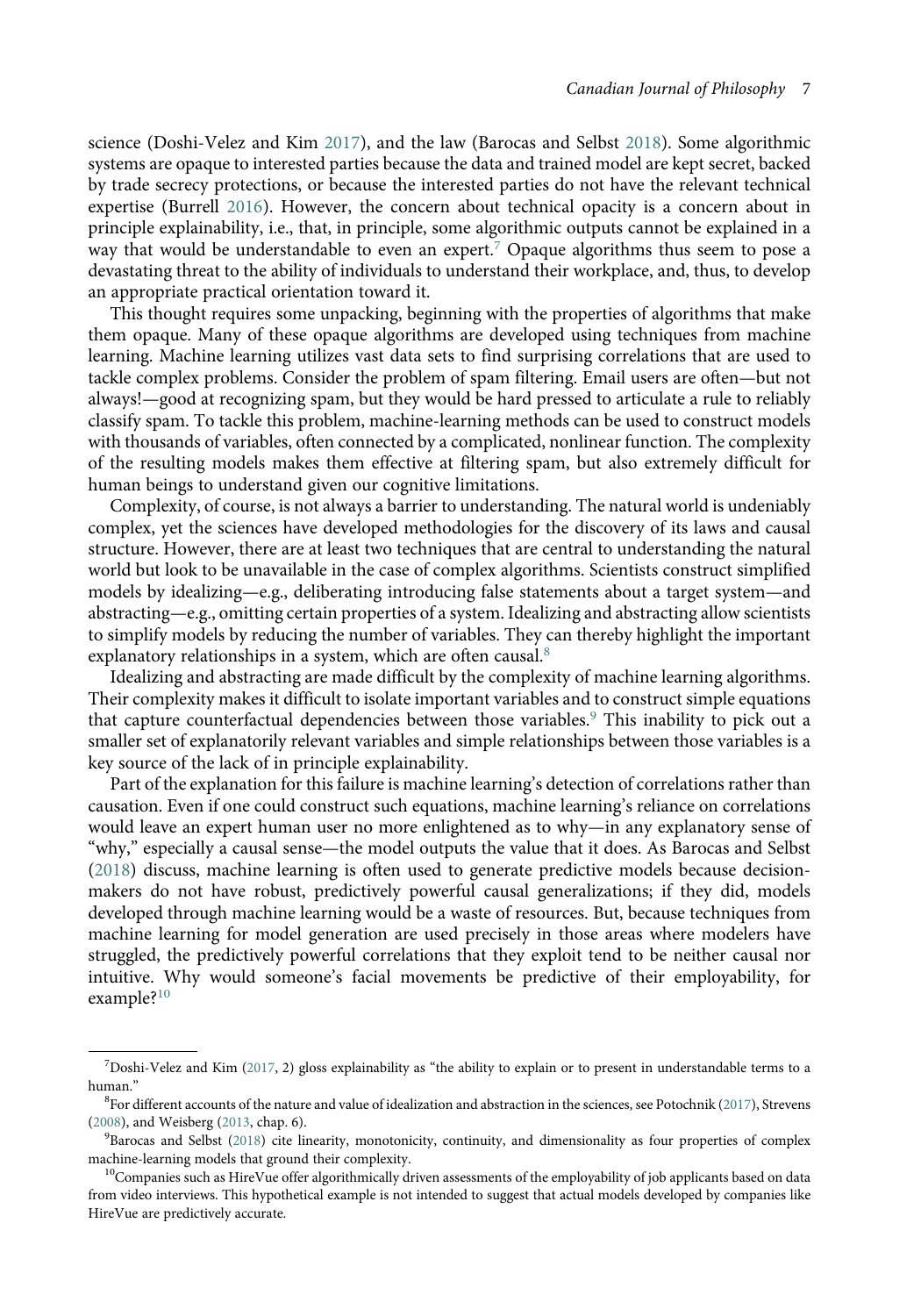A caveat is in order here. The relative opacity of different types of algorithms depends on both human psychology and advances in computer science. Computer scientists have developed techniques to increase explainability by creating simpler approximations of the model,  $11$  or by providing local counterfactual explanations, which show how perturbing some input will change the model's prediction.<sup>[12](#page-7-1)</sup> Of course, the deep issue that machine-learning algorithms produce classifications and predictions based on correlations rather than causation remains, without explicit causal modeling.

Technical opacity, however, is neither a devastating blow for the use of complex AI in the workplace, nor the most serious threat to the availability of normative explanations. The deployment of technically opaque algorithms can be compatible with workers understanding their workplace and economic institutions. That is because the required normative explanations will not, by and large, cite details of the specific algorithmic criteria behind particular decisions. Many undermining explanations, for example, do not require details of how the algorithm converts inputs into outputs. Instead, a normative explanation in terms of the end for which the AI system has been designed or the function that it plays in the social world will be a sufficient normative explanation. That is because, firstly, if a decision aid or institution has a bad end, one need not know the details of how it operates to know why it should not exist at all. For example, if incarceration should not depend on access to bail money at all, then it is not noninstrumentally valuable to be able to explain why an algorithm set your bail at a particular sum. Likewise, taking the appropriate practical orientation toward your society's failure to perform some important function does not always require causal understanding of how it operates instead. One does not, for instance, need to know the details of how the US health insurance industry sets the price of coverage to know why it is wrong that healthcare is not widely available.[13](#page-7-2) And indeed, causal explanations of an institution's functioning in terms of causal-historical details can often be misleading. This is particularly true of explanations of an institution or organization in terms of individual intentions, as an institution can perform a function that no individual nor group agent intends. $14$ 

Sometimes, the details of how the rules of algorithmic systems structure one's workplace or economic institutions will be important to form an appropriate practical orientation. Taking a practical stance on one's workplace requires understanding the rules, aims, and practices in the workplace—how one's fellow workers are treated, how one's workplace contributes to social reproduction and human flourishing (or not), and so on. As argued above, understanding the social world sometimes requires understanding how its structural and functional components work. In the case of AI, this requires knowledge of the abstract rules of the AI system—so-called functional transparency, or the rules connecting inputs to outputs.<sup>[15](#page-7-4)</sup> For example, when the US state of Indiana automated its welfare system, the number of denied applications doubled to over one million in three years. Understanding that the system labels any errors in applicant paperwork as "failure to cooperate," leading to automatic cessation of benefits within a month, can help reveal that the system's function is to police and punish low-income residents of Indiana (Eubanks [2018](#page-13-13)).

<span id="page-7-0"></span><sup>&</sup>lt;sup>11</sup>See Bastani, Kim, and Bastani ([2017\)](#page-13-14) for one attempt to use machine learning to develop a technique to approximate a more complex model using a simpler model.<br><sup>12</sup>See Ross, Hughes, and Doshi-Velez ([2017](#page-14-14)) for an example of this approach to increasing explainability, which aims to learn

<span id="page-7-1"></span>model-agnostic and domain-general decision rules that show how perturbing an input changes a prediction.<br><sup>13</sup>Having a causal-historical explanation of why the twentieth-century movement for universal healthcare in the US d

<span id="page-7-2"></span>succeed, or why the US has done little to combat climate change, does constitute valuable understanding of a problematic feature of the social world. But this problem is distinct from the problems of the lack of access to healthcare and the threat of climate change. It is rather what Jaeggi ([2018](#page-13-15), chap. 4) calls a second-order problem—a problem with how a society handles problems.<br><sup>14</sup>Haslanger [\(2020\)](#page-13-8) uses the example of a local school district's policy that students who are late to class more than nine times

<span id="page-7-4"></span><span id="page-7-3"></span>a term fail. The policy was intended to increase student attendance, making the goods of education available to all. Instead, the policy adversely impacted lower income students that rely on public transport, which is often late.<br><sup>15</sup>See Creel [\(2020](#page-13-9)) for the distinction between functional and other kinds of algorithmic transparency.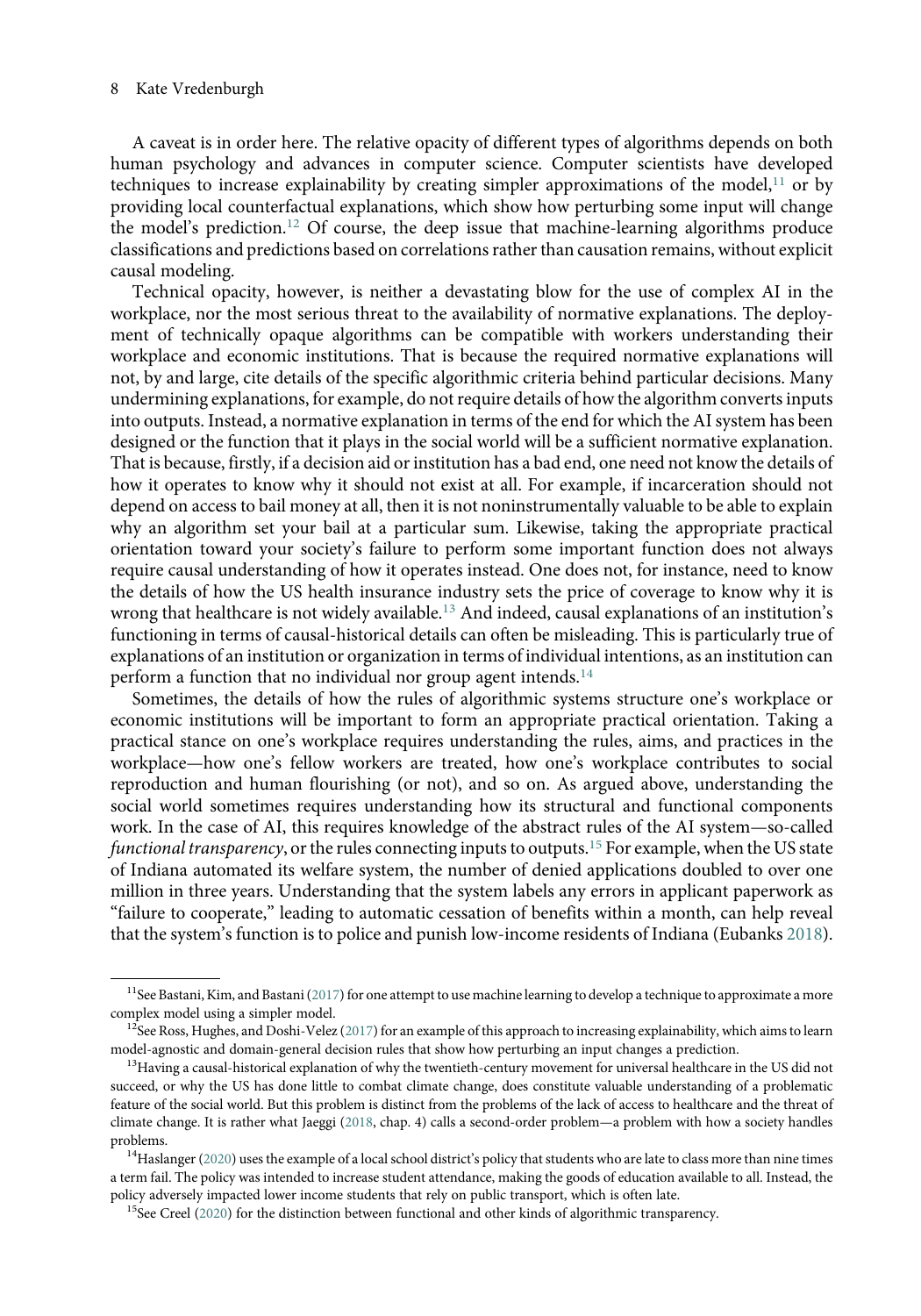Functional transparency, however, is compatible with opacity about how the algorithm is realized in code, or how a particular output was produced based on the input data (Creel [2020](#page-13-9)). So, technical opacity is not a strong barrier to the ability of individuals to develop an appropriate practical orientation toward a workplace or economy that embeds AI in decision-making.

By focusing on technical opacity, much of the academic and political fervor over opaque AI has been misdirected. Generally, technical opacity need not undermine individual's ability to form an appropriate practical orientation toward their workplace. But, the threat of algorithmic opacity to individuals' social freedom does not stop with technical opacity. As work in sociology and economics shows, other properties of AI systems also tend to limit the availability of normative explanations. Workplaces become opaque to workers due to a loss of control and isolation. The use of AI in the workplace and wider economy makes these institutions more vulnerable to limiting the availability of normative explanations because of core properties of data gathering and AI, such as extensive surveillance in the workplace, learning, the use of proxies, scale, and matching.

# <span id="page-8-0"></span>5. Alienation and opacity: Isolation

[Sections](#page-10-0) [5](#page-8-0) and [6](#page-10-0) examine how opacity is created when opaque AI is embedded in modern capitalist workplaces and economies. They identify two categories of mechanisms that undermine the availability of normative explanations: isolation and loss of control. Isolation and loss of control may be bad in and of themselves. However, in this and the next section, I am interested in how isolation and loss of control hinder worker understanding of their workplace and economic institutions. In other words, I am interested in their downstream effects, especially regarding the production of subjective alienation.

In this section, I focus on how isolation, especially the isolation produced by AI-enabled hyperspecialization and physical isolation, can undermine the availability of normative explanations and produce alienation. The phenomenology of this type of alienation is the phenomenology of the automaton who carries out tasks at work without understanding why they are doing what they're doing nor do they understand the conditions in which others work. Cohen (1996–1997) calls this type of alienation "ontological," as man acts as an unreflective productive machine.

While opacity due to the division of labor is an issue in centralized organizations, opacity due to worker isolation is most dramatic in the gig economy.<sup>[16](#page-8-1)</sup> In the gig economy, platforms such as Uber, Amazon's Mechanical Turk, and TaskRabbit match individual laborers to tasks at certain price points.[17](#page-8-2) These platforms use an Application Programming Interface (API) that defines a list of instructions that the program will accept, as well as how each instruction will be executed. Using APIs, businesses or private individuals can outsource projects for so-called "human computation," as long as those tasks can be broken down into discrete microtasks.

Take, for example, work done by Ayesha, a gig worker in Hyderabad who uses CrowdFlow to do paid tasks for companies such as Uber (Gray and Suri [2019,](#page-13-16) xv–xvi). Uber's Real-Time ID check software uses AI to check whether identity check selfies match the photo ID on record. AI flags any discrepancies between photographs—say, because a driver, Sam, has shaved off his beard recently, but has a beard in his photo ID—and a task worker like Ayesha receives those photographs and is

<span id="page-8-1"></span><sup>&</sup>lt;sup>16</sup>According to the World Bank [\(2019\)](#page-14-15), 6 percent of the world's labor force is part of the gig economy. One in three adults in the United States in 2019 earned money from gig work, but only one in ten are "regular" gig workers who work more than twenty hours a week, and only 13 percent of adults did so through an online platform (Board of Governors of the Federal Reserve System, 2020). Participation in the gig economy is higher in developing countries.

<span id="page-8-2"></span><sup>&</sup>lt;sup>17</sup>As Gray and Suri [\(2019](#page-13-16), chap. 2) stress, the practice of hiring individuals for a discrete project, as well as the persistence of human labor despite automation of certain work processes, are not new phenomena. Indeed, the political gains of robust legal protections by unions for certain kinds of employment—mainly full time, factory employment, not contract work—is something of a historical anomaly of the twentieth century.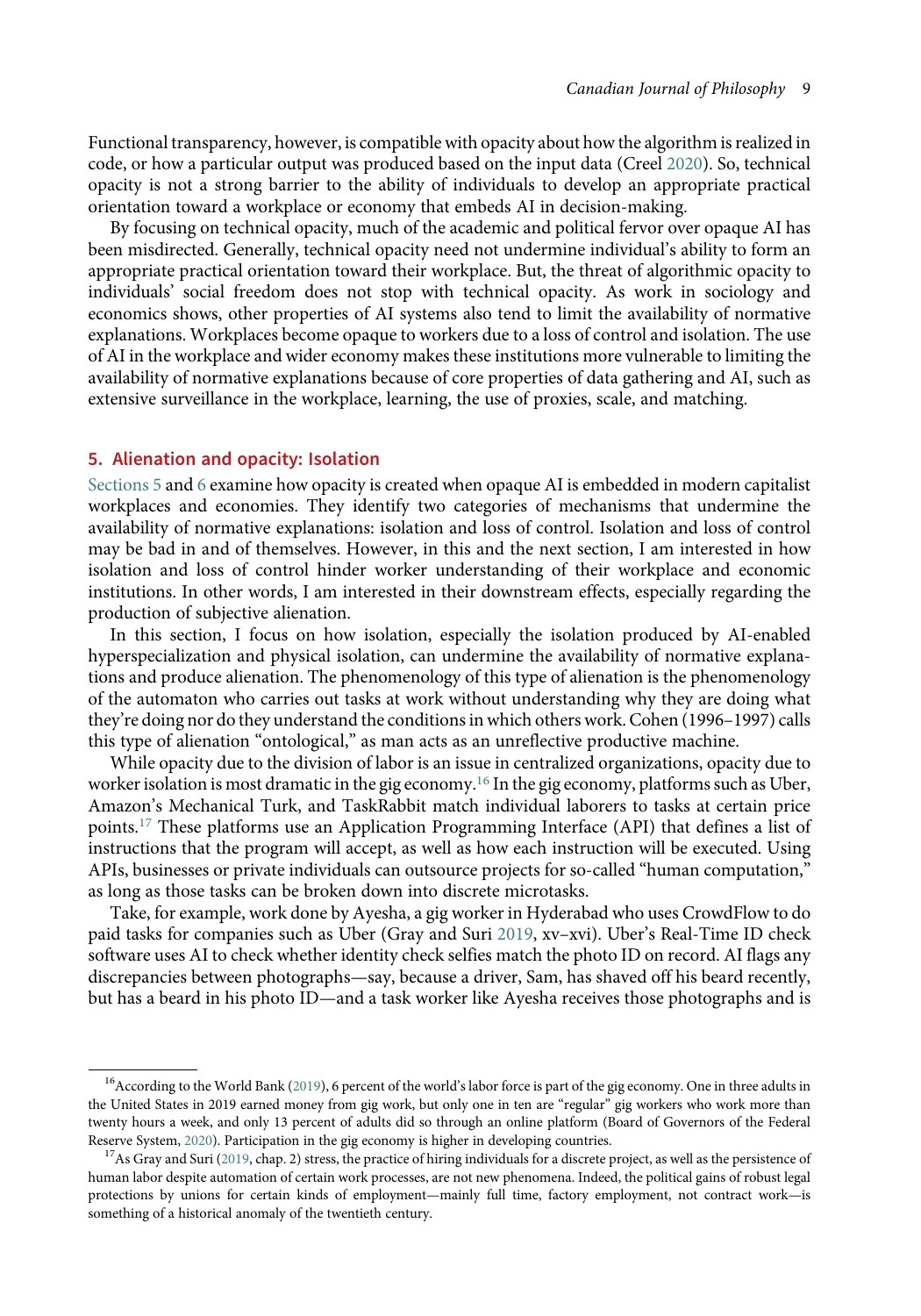paid to judge whether it is Sam in both. Workers compete for such tasks, build up a record of successful task completion, and receive payments, all mediated through the platform's API.

Modern computing has thus enabled so-called hyperspecialization, where the labor required to create a consumer good is broken down into many different tasks performed by individuals who specialize at those tasks. Thanks to modern computing's ability to send information at basically no cost, it is possible to divide up the production of intangible, knowledge-based goods even more finely and to coordinate the output of those tasks to produce the good. Instead of the eighteen separate tasks in Adam Smith's pin factory, we now have humans taking discrete chunks from an audio file and transcribing them.

The hyperspecialized division of work into microtasks limits the availability of the normative explanations required to develop a practical orientation toward one's work. Because larger tasks are broken down into microtasks, individuals are prevented from knowing what larger task they are contributing to.<sup>[18](#page-9-0)</sup> Labelers of images for an image database may not even know that they are labeling images for an image database, much less what the database is for. Furthermore, the performance of microtasks often does not give workers access to evidence about the relevant normative properties of the larger task, such as whether images from some social groups or geopolitical regions are inappropriately overrepresented in the database. Algorithmically powered hyperspecialization is an epistemic barrier in the workplace: it prevents individuals from understanding what exactly they are doing, which prevents them from forming an appropriate practical orientation toward it.

Not only do platforms enable hyperspecialization, platform design enables platform companies and the businesses that use platforms to keep the structure of work conditions opaque. Technology has spurred the gradual dismantling of traditional employment in favor of platform-mediated contingent work. Platforms are generally designed so that the rules that structure work and the reasons behind decisions are opaque to workers (Gray and Suri [2019](#page-13-16)). Such design choices serve the interests of platforms and companies by, say, avoiding costly adjudication over nonpayment on the basis of a judgment of the quality of work, or suspension from the platform.

Furthermore, APIs generally do not build in a way for workers to communicate, and gig workers are usually physically isolated and are not working in teams. Thanks to hyperspecialization and the ability to combine work tasks remotely into a single product, workers no longer need to work on (colocated) teams for work to proceed efficiently. And because of surveillance capabilities, algorithms can be used to direct workers, even in real time, which also reduces the need for worker to work in teams, or for a manager to communicate instructions and feedback to them. For example, workers using chat channels can be monitored in real time and automatically nudged by a chatbot to take a poll about next steps (Zhou, Valentine, and Bernstein [2018](#page-14-16)). They may complete a task without ever communicating with a manager or fellow worker (Gray and Suri [2019](#page-13-16)). This social isolation prevents workers from sharing information about work conditions, or querying a manager or other relevant authority. Thus, this social isolation prevents workers from having access to the normative explanations that would help them develop an understanding of the structure and functioning of their workplace or the gig economy.<sup>[19](#page-9-1)</sup>

<span id="page-9-1"></span><span id="page-9-0"></span><sup>&</sup>lt;sup>18</sup>This is a general organizational problem (Herzog [2018\)](#page-13-5). <sup>19</sup>Although between platform workers than one might <sup>19</sup>Although, as Gray and Suri ([2019](#page-13-16), 124–29) discuss, there is more collaboration between platform workers expect. Workers in India, for example, who do not have a government-issued identification that matches a home address necessary for working on MTurk—sometimes collaborate with those with a functioning MTurk account who no longer work on the platform, sharing profits in exchange for platform access. More experienced workers guide friends to trustworthy platforms, share tips about tasks via messaging apps or online forums, and collaborate on tasks with partners or friends. Worker connection is not merely to facilitate higher earnings since workers often nourish connections and share information that come at a cost to their own earning potential. This connection instead illustrates "workers' need for connection, validation, recognition, and feedback" (138).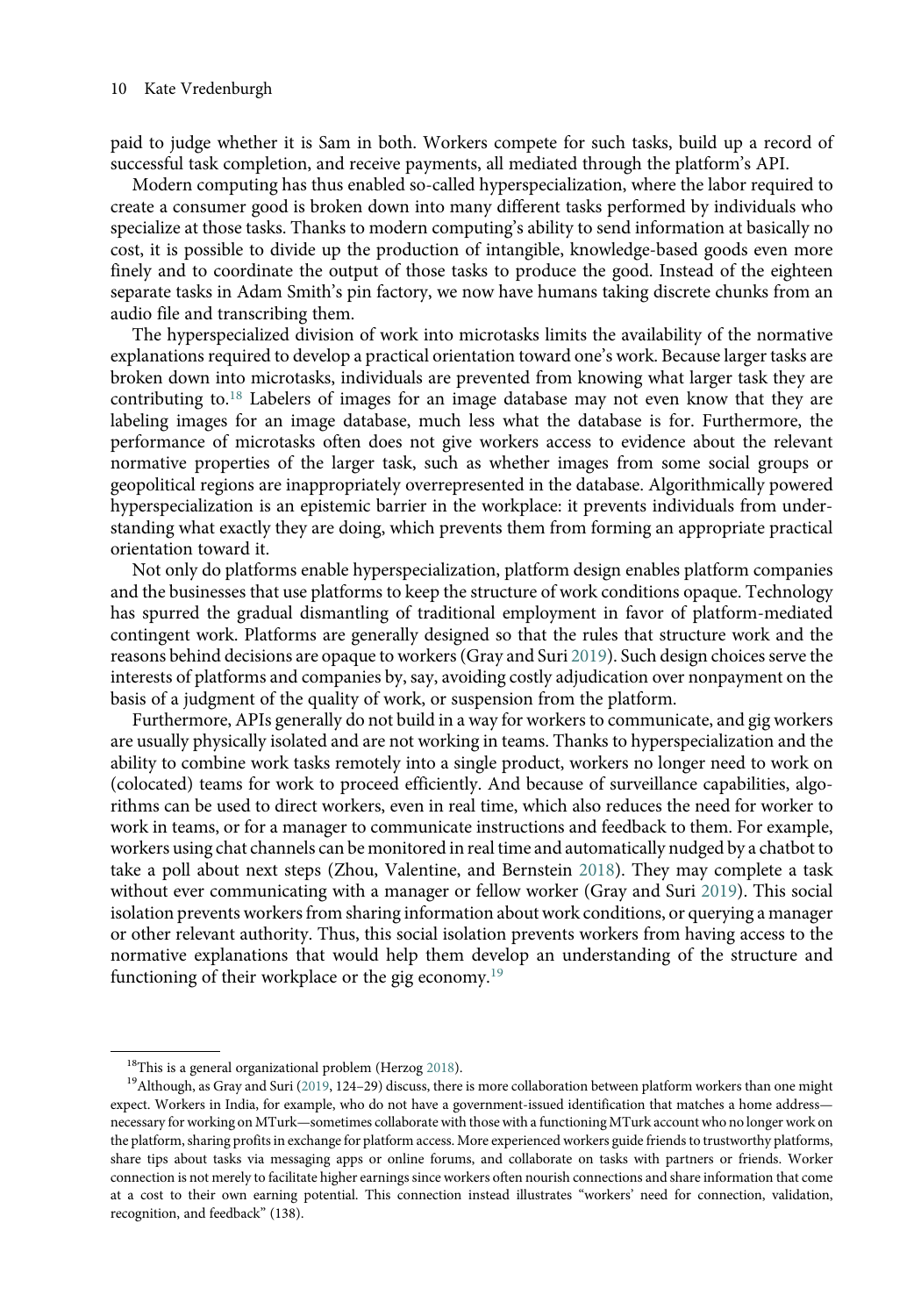## <span id="page-10-0"></span>6. Alienation and opacity: Control

Alienated relations generally involve a loss of power and an attendant feeling of a loss of control (Jaeggi [2014\)](#page-13-18). Economic conceptions of alienation, for example, often locate alienation in a loss of control over the means of production. Here I am interested in a more general loss of control over the social conditions that set out the possibilities in which one acts. I will discuss two ways in which AI can reduce the availability of normative explanations by reducing worker control: (1) by leading to workplaces whose rules "take on a life of their own" and (2) by enabling new forms of managerial control.

Alongside ontological alienation, this section also focuses on the phenomenology of the divided self, another hallmark of alienation. Cohen (1996–1997) calls this sort of alienation "psychological," because the agent has contradictory judgments and values, and because what she does goes against some of those judgments and values. Psyche and society are, as Cohen says, at odds with each other.

A hallmark of a general loss of control is the feeling that an institution has taken on "a life of its own." An example is standardized testing in the United States secondary school system. While standardized testing can serve valuable ends such as social mobility, it can also lead to the phenomenon of "teaching to the test." Teachers in school systems with heavy standardized testing are often frustrated that the rich set of ends that education can realize are narrowed to a single endperformance on the test. This external redefinition of what it is to be a good teacher—enabling students to be successful on a standardized test—induces feelings of loss of control.

Institutions that utilize AI for decision-making are especially prone to becoming institutions that take on a life of their own. This tendency is grounded in four properties of AI: learning, a formal language, optimization for a small set of goals, and scale.

The "learning" of machine learning refers to the use of an algorithm to build a model to perform a specified task of interest based on training data. For example, a researcher may want to build a model to detect COVID-19 in chest radiographs. They could use a machine-learning algorithm to learn a predictive model based on examples of chest radiographs from patients with and without COVID-19. Learning allows artificial agents to narrow down the space of hypotheses in response to experience. It is a particularly useful method for building models when scientists or decision makers have a poor approximation of the actual function that generates the observed data. For example, a company may employ a hiring algorithm if it does not have reliable rules or heuristics to select job applicants that would be productive employees.

Learning thus can—and often will—produce models that change the decision rules since its increased classificatory and predictive accuracy is due to learning more and new patterns in the data. And, more mundanely, machine learning generates models that can take over tasks from human workers. Learning thereby redefines the relevant role, rules, and values in the workplace, or in the economy, if the model is used widely. This change can happen directly if those rules are known, or the introduction of automated decision-making creates new tasks for workers. It can also happen indirectly in cases where the rules are opaque. If a hiring algorithm uses a quality q to predict worker retention, then hiring workers with that quality will change the types of people in the workplace and may produce a shift in how individuals understand and perform their roles.

Institutions that use AI will also be more likely to take on a life of their own because AI uses a formal language and because of optimization. The learning done by artificial agents relies on data that can be processed by the learning algorithm in a formal language. The data must also be available. Both of these requirements plague data science projects in the workplace, and data scientists must work with managers or administrators to define the task in such a way that a predictively useful model can be learned on the basis of existing data (Passi and Barocas [2019](#page-14-17)). To satisfy these requirements, data scientists often define the target variable in such a way that it acts as a proxy for the underlying variable of interest. Say, for example, that an employer wanted to learn a model to predict which job applicants will stay at the company as an input to hiring. Even that straightforward target would need to be operationalized as, say, the task of predicting which job applicants will stay at the company for at least five years.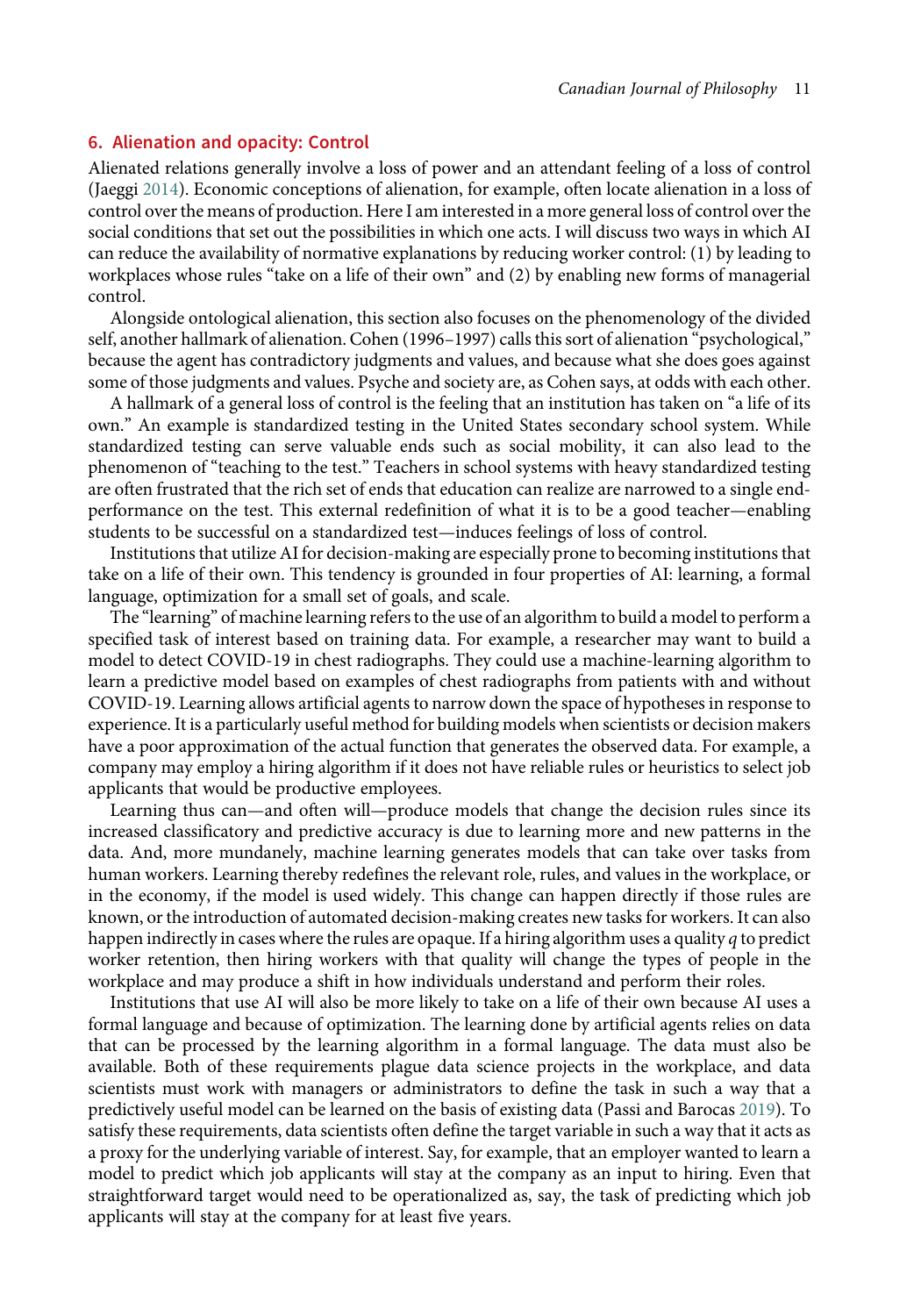Furthermore, AI-based decision systems optimize for a single or small set of goals. To run with the hiring example, the imagined AI system optimizes for employee retention for five years, thereby ignoring other goals in hiring.<sup>[20](#page-11-0)</sup> This imposes a single, homogenous notion of what it is to be a good employee.<sup>[21](#page-11-1)</sup> And finally, because AI systems can be implemented at scale, they can standardize decision-making across a large workplace or the economy.[22](#page-11-2)

I do not take optimization, using proxies in one's decision-making, or using a single decision model at scale to be intrinsically bad. But doing so tends to engender an instrumental mindset within institutions that can lead goals and metrics to take on a life of their own. In such cases, decision makers come to value a single goal. In addition, managers and workers often value the proxy in itself rather than the end it represents. The US News and World Report college rankings are an example of how proxies can replace ends as the site of value. Those rankings, which inform students' decisions about which universities to apply to, are based on proxies for, among other things, student welfare, such as the number of athletic facilities. Many universities have responded by building more and nicer athletic facilities to rise in the rankings without, it seems, a regard for the underlying value, as those resources could often better improve student welfare if directed elsewhere.

When institutions take on a life of their own, the availability of normative explanations is undermined. It will also tend to result in psychological alienation, as AI's redefinition of institutional rules or roles is discontinuous with the rules and role definitions it replaces. The surprising patterns in the data discovered in the learning process are exploitable for purposes of prediction but are often out of step with individuals' interpretation of their roles. Furthermore, some learning processes, such as unsupervised learning, can produce algorithms that are unintelligible to agents because they contain concepts and correlations that are highly gerrymandered or semantically uninterpretable. Thus, individuals end up with conflicting attitudes, or conflicts between their attitudes and actions, because they are not able to integrate the institutional roles within their broader practical orientation toward their social world.<sup>[23](#page-11-3)</sup> In such situations, normative explanations are psychologically unavailable because individuals are unable to grasp and integrate them. Of course, individuals may internalize the metrics and new rules defined by an AI system and allow those metrics and rules to guide their behavior, potentially resulting in ontological alienation.<sup>[24](#page-11-4)</sup>

Managerial control<sup>[25](#page-11-5)</sup> can also reduce the systemic availability of normative explanations. Advances in data collection and AI-based model building have dramatically reorganized the operations of firms and markets, and are often touted for increasing productivity and enabling learning and evidence-based decision-making. But this reorganization has also changed the landscape of organizational control within firms, allowing managers new and greater means to exercise control over workers, especially through directing, evaluating, and rewarding them using AI-powered tools (Kellogg, Valentine, and Christin [2020](#page-13-19)).

AI, in combination with managerial power, raises serious concerns about coercive control, but sociological studies suggest that bare coercive control tends to be ineffective (Rahman and

<span id="page-11-1"></span><span id="page-11-0"></span><sup>&</sup>lt;sup>20</sup>Coyle and Weller [\(2020\)](#page-13-20) discuss optimization in a policy context.<br><sup>21</sup>Here we can draw on literature from sociology about the standardization imposed by rankings and other methods of quantification to support this point (e.g., Espeland and Sauder [2016\)](#page-13-21).<br><sup>22</sup>How particular workplaces respond to metrics or other quantified decision-making aids depends on their context (Christin

<span id="page-11-2"></span>[<sup>2018\)</sup>](#page-13-22).

<span id="page-11-3"></span><sup>&</sup>lt;sup>23</sup>Sociological research has shown that professionals resist new technologies that contradict their professional logic or do not enable what workers want to do (Kellogg [2021](#page-14-18)).<br><sup>24</sup>In organizational sociology, one ideal type of organizational cultures is the *hegemonic* or *disciplinary* culture. A key aspect

<span id="page-11-4"></span>of such cultures is that rules and sanctions are internalized by employees and applied to themselves, even when they are not sure if they are being monitored (Sewell [1998;](#page-14-19) Kunda [2006](#page-14-20)). Organizational sociologists generally associated quantification and metrics with this ideal type (Foucault [1977](#page-13-23)).<br><sup>25</sup>Rahman and Valentine [\(2021](#page-14-21), 3) define managerial control as "the systems or practices that employee managers use to

<span id="page-11-5"></span>direct attention, motivate, and encourage workers to act in ways that support the organization's purposes."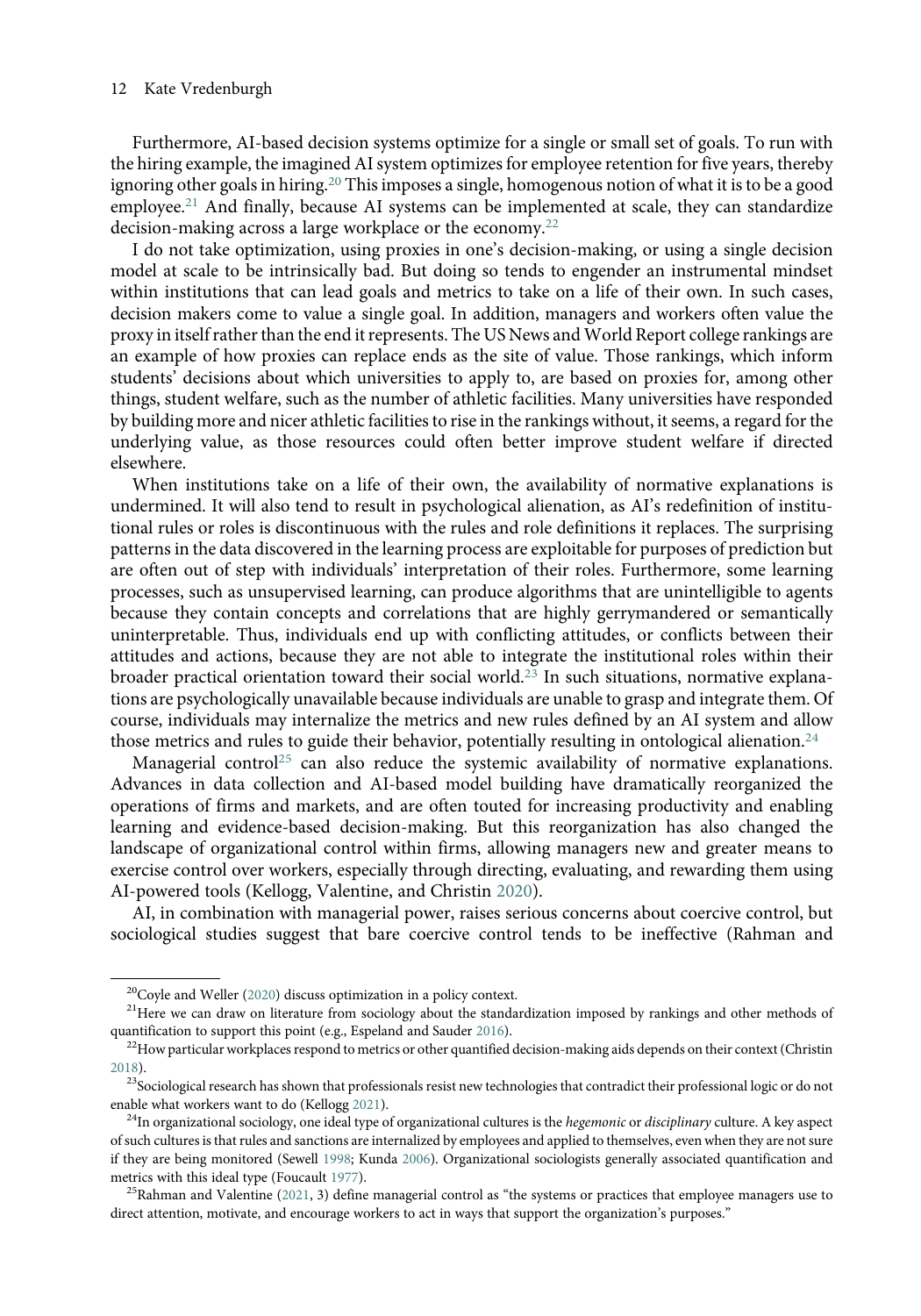Valentine [2021\)](#page-14-21). Instead, managers and platforms often use indirect control mechanisms, such as automated nudging and opaque platform design. Such indirect control mechanisms are developed by platforms using findings from behavioral economics (Gino [2017\)](#page-13-24). Uber, for example, exercises significant indirect control over driver behavior by not showing the ride destination or fare before drivers accept a ride, and encourages increased driver availability through misleading messaging about increased demand.<sup>[26](#page-12-0)</sup> They also create meaningless badges and other goals to gamify driving, drawing on research from behavioral economics about how people are motivated by goals. Indirect control mechanisms are especially common in the gig economy because managers and platforms cannot rely on a shared firm culture or clear authority over workers. Since workers are not legally designated as employees of the platform or contracting firm, they need to find ways to incentivize workers to do what they want. Algorithmic nudging thus creates a new form of managerial control.

Nudging also reduces the availability of normative explanations. Nudges remove the human agents who might provide such explanations—managers. Of course, many managers issue orders that are not explained, but workers can still identify whom to go to for such explanations. Furthermore, since some algorithmic direction is manipulative, it bypasses reflection on whether the directed task ought to be performed. Such algorithmic nudges reduce the availability of normative explanations by reducing their cognitive salience to workers. In this way, nudges create ontological alienation. Of course, algorithmic nudges can be obvious and frustrating for workers, creating psychological alienation as well.[27](#page-12-1)

Learning, the use of a formal language, and the hyperdivision and real-time direction of work all hinder individuals from developing an appropriate practical orientation by making normative explanations less available.

#### 5. Conclusion

This paper uses Hegel's concept of a practical orientation and its connection to freedom and alienation to argue that explanations of the structure and functioning of one's workplace are noninstrumentally valuable. It also diagnosed three mechanisms by which AI tends to make normative explanations systematically unavailable: technical opacity, loss of control, and isolation.

To conclude, I want to situate this paper in wider debates about the values that workplaces and economic institutions ought to embody. Hasn't our normative attention been misdirected, you might ask, by focusing on issues of transparency? AI is making many people's jobs even worse than they already were. Service workers are now at the beck and call of automated scheduling software that predicts customer demand in real time and schedules work on that basis—usually the night before and regardless of whether the worker has a ride to work or can arrange care for dependents. The evaluation and discipline of workers is increasingly mediated by extensive, real-time collection of data about, for example, their keystrokes on work computers, length of in-person interaction with customers in retail jobs, or physical movements in warehouse work.<sup>[28](#page-12-2)</sup> The comprehensiveness of this surveillance is technologically impressive, legally permitted, and morally objectionable.

No amount of transparency can make it rational to identify with a job that has an objectionable purpose, or no purpose at all. However, the noninstrumental value of explanation in AI-structured workplaces matters, despite the ubiquity of work not worth affirming, for three reasons. First, as I have argued throughout the paper, there is value in having a practical orientation to your social world that befits its actual normative character. Second, it bears on reflection about the role that

<span id="page-12-0"></span> $^{26}$ Rosenblat and Stark [2016.](#page-14-22) Uber is a ride-sharing company that matches drivers of privately owned vehicles with riders willing to pay the rate set by the company for being transported.<br><sup>27</sup>Some workers may have an appropriate practical orientation to gig or other work. However, this paper's target is the

<span id="page-12-2"></span><span id="page-12-1"></span>tendency of AI to reduce the availability of normative explanations that are required to develop a practical orientation to one's workplace or economic institutions.<br><sup>28</sup>See Kellogg, Valentine, and Christin ([2020,](#page-13-19) 371) for references.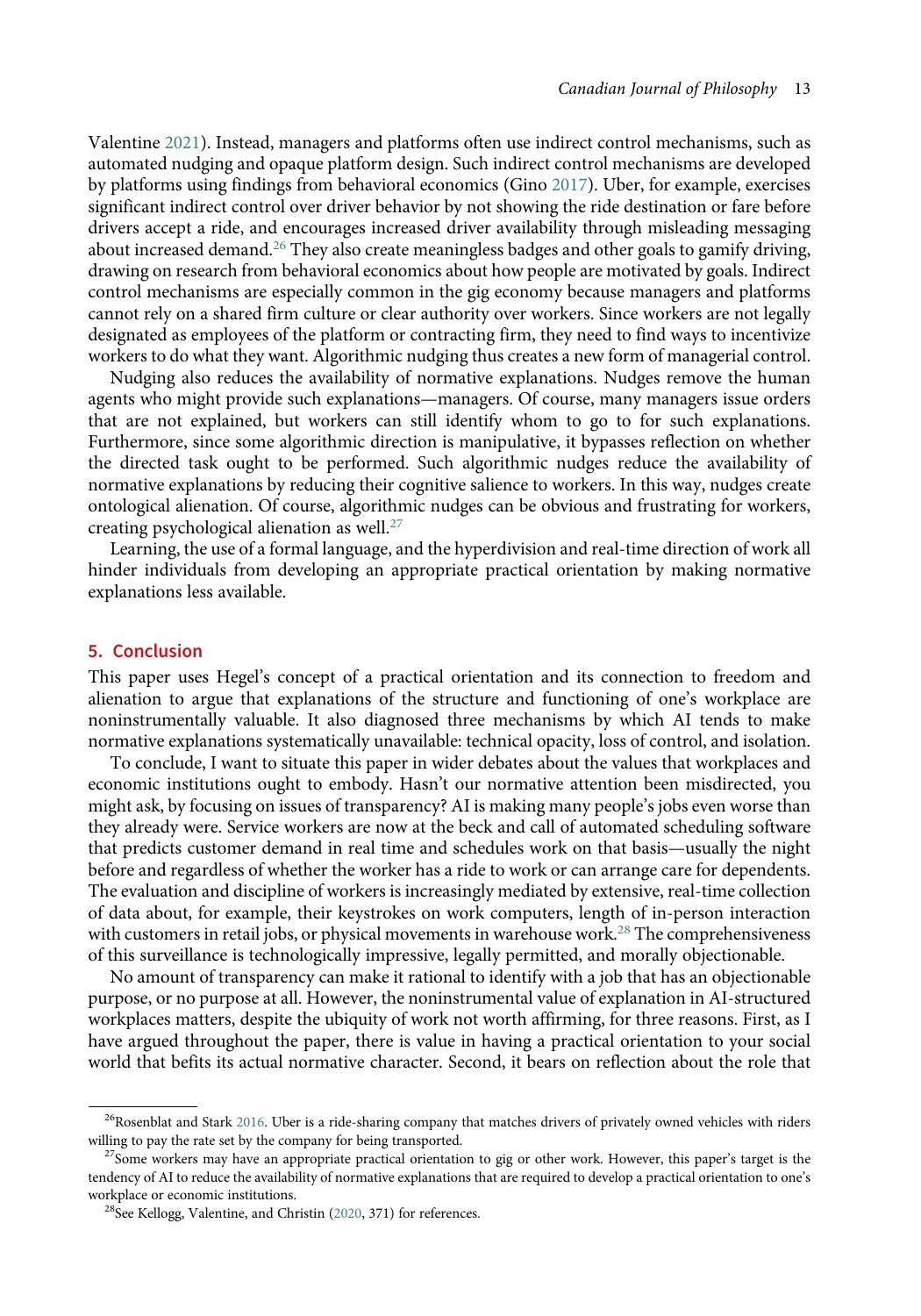artificial intelligence might play in a better world. For example, platform-mediated work creates a triadic relationship between workers, managers, and platform workers, offering opportunities for platforms to align with workers or to otherwise reconfigure power relations in the workplace (Kellogg [2021](#page-14-18)). Third, understanding how social structures shape your work life is part of understanding yourself to share a structural position with others, which can serve, in turn, as a basis for collective action. Thus, there are normatively weighty reasons to ensure that workplaces and economic institutions make normative explanations available to workers, especially those that utilize AI.

Acknowledgments. For comments and discussion on earlier drafts of this article, I would like to thank audiences at Egalitarianism and the Future of Work at the Institute for Future Studies, Stockholm, and at Tilburg University's Research Seminar in Practical Philosophy, Liam Kofi Bright, Cameron Clarke, Kathleen Creel, Deborah Hellman, Lily Hu, Gabrielle M. Johnson, Renée Jorgensen, Seth Lazar, Jessie Munton, Tom Parr, Paulina Silwa, Cat Wade, and Annette Zimmermann. I would especially like to thank Sanford Diehl, whose input was critical to the arguments of this paper.

Kate Vredenburgh is an Assistant Professor in the Department of Logic, Philosophy, and Scientific Method at the London School of Economics.

# References

<span id="page-13-11"></span>Barocas, Solon, and Andrew Selbst. 2018. "The Intuitive Appeal of Explainable Machines." Fordam Law Review 87 (3): 1085-139.

- <span id="page-13-17"></span><span id="page-13-14"></span>Bastani, Osbert, Carolyn Kim, and Hamsa Bastani. 2017. "Interpretability via Model Extraction." arXiv:1706.09773.
- Board of Governors of the Federal Reserve System. May 2020. "Report on the Economic Well-Being of U.S. Households in 2019." <https://www.federalreserve.gov/publications/default.htm>.
- <span id="page-13-12"></span>Burrell, Jenna. 2016. "How the Machine "Thinks": Understanding Opacity in Machine Learning Algorithms." Big Data and Society 3: 1–12. <https://doi.org/10.1177/2053951715622512>.
- <span id="page-13-22"></span>Christin, Angèle. 2018. "Counting Clicks: Quantification and Variation in Web Journalism in the United States and France." American Journal of Sociology 123 (5): 1382–415. [https://doi.org/10.1086/696137.](https://doi.org/10.1086/696137)
- <span id="page-13-7"></span><span id="page-13-4"></span>Cohen, G. A. 1967. "Beliefs and Roles." Proceedings of the Aristotelian Society 67: 17–34.
- <span id="page-13-20"></span>Cohen, G. A. 2001. Karl Marx's Theory of History: A Defense. Expanded ed. Princeton, NJ: Princeton University Press.

Coyle, Diane, and Adrian Weller. 2020. "'Explaining' Machine Learning Reveals Policy Challenges." Science 368 (6498): 1433–34.

<span id="page-13-9"></span>Creel, Kathleen A. 2020. "Transparency in Complex Computational Systems." Philosophy of Science 87 (4): 568–89. [https://](https://doi.org/10.1086/709729) [doi.org/10.1086/709729.](https://doi.org/10.1086/709729)

<span id="page-13-21"></span><span id="page-13-10"></span><span id="page-13-1"></span>Doshi-Velez, Finale, and Been Kim. 2017. "Toward a Rigorous Science of Interpretable Machine Learning." arXiv:1702.08608. Elgin, Catherine. 1996. Considered Judgment. Princeton, NJ: Princeton University Press.

<span id="page-13-13"></span>Espeland, Wendy Nelson, and Michael Sauder. 2016. Engines of Anxiety: Academic Rankings, Reputation, and Accountability. New York: Russell Sage.

<span id="page-13-23"></span>Eubanks, Virginia. 2018. Automating Inequality. New York: St. Martin's Press.

- <span id="page-13-3"></span>Foucault, Michel. 1977. Discipline and Punish: The Birth of the Prison. New York: Knopf.
- <span id="page-13-24"></span>Gheaus, Anca, and Lisa Herzog. 2018. "The Goods of Work (Other Than Money!)." Journal of Social Philosophy 40 (1): 70–89. [https://doi.org/10.1111/josp.12140.](https://doi.org/10.1111/josp.12140)
- <span id="page-13-16"></span>Gino, Francesca. 2017. "Uber Shows How Not to Apply Behavioral Economics." Harvard Business Review. [https://hbr.org/](https://hbr.org/2017/04/uber-shows-how-not-to-apply-behavioral-economics) [2017/04/uber-shows-how-not-to-apply-behavioral-economics.](https://hbr.org/2017/04/uber-shows-how-not-to-apply-behavioral-economics)
- <span id="page-13-0"></span>Gray, Mary, and Siddharth Suri. 2019. Ghost Work. New York: Houghton Mifflin Harcourt.

<span id="page-13-8"></span><span id="page-13-2"></span>Hardimon, Michael. 1994. Hegel's Social Philosophy: The Project of Reconciliation. Cambridge: Cambridge University Press. Haslanger, Sally. 2019. "Cognition as a Social Skill." Australasian Philosophical Review 3 (1): 5–25.

- <span id="page-13-6"></span>Haslanger, Sally. 2020. "Failures of Methodological Individualism: The Materiality of Social Systems." Journal of Social Philosophy 0 (0): 1-23. [https://doi.org/10.1111/josp.12373.](https://doi.org/10.1111/josp.12373)
- <span id="page-13-18"></span><span id="page-13-5"></span>Hayek, Friedrich von. 1948. Individualism and Economic Order. Chicago: University of Chicago Press.

<span id="page-13-15"></span>Herzog, Lisa. 2018. Reclaiming the System. Oxford: Oxford University Press.

Jaeggi, Rahel. 2014. Alienation. New York: Columbia University Press.

<span id="page-13-19"></span>Jaeggi, Rahel. 2018. Critique of Forms of Life. Cambridge, MA: Harvard University Press.

Kellogg, Katherine, Melissa Valentine, and Angèle Christin. 2020. "Algorithms at Work: The New Contested Terrain of Control." Academy of Management Annals 14 (1): 366–410.